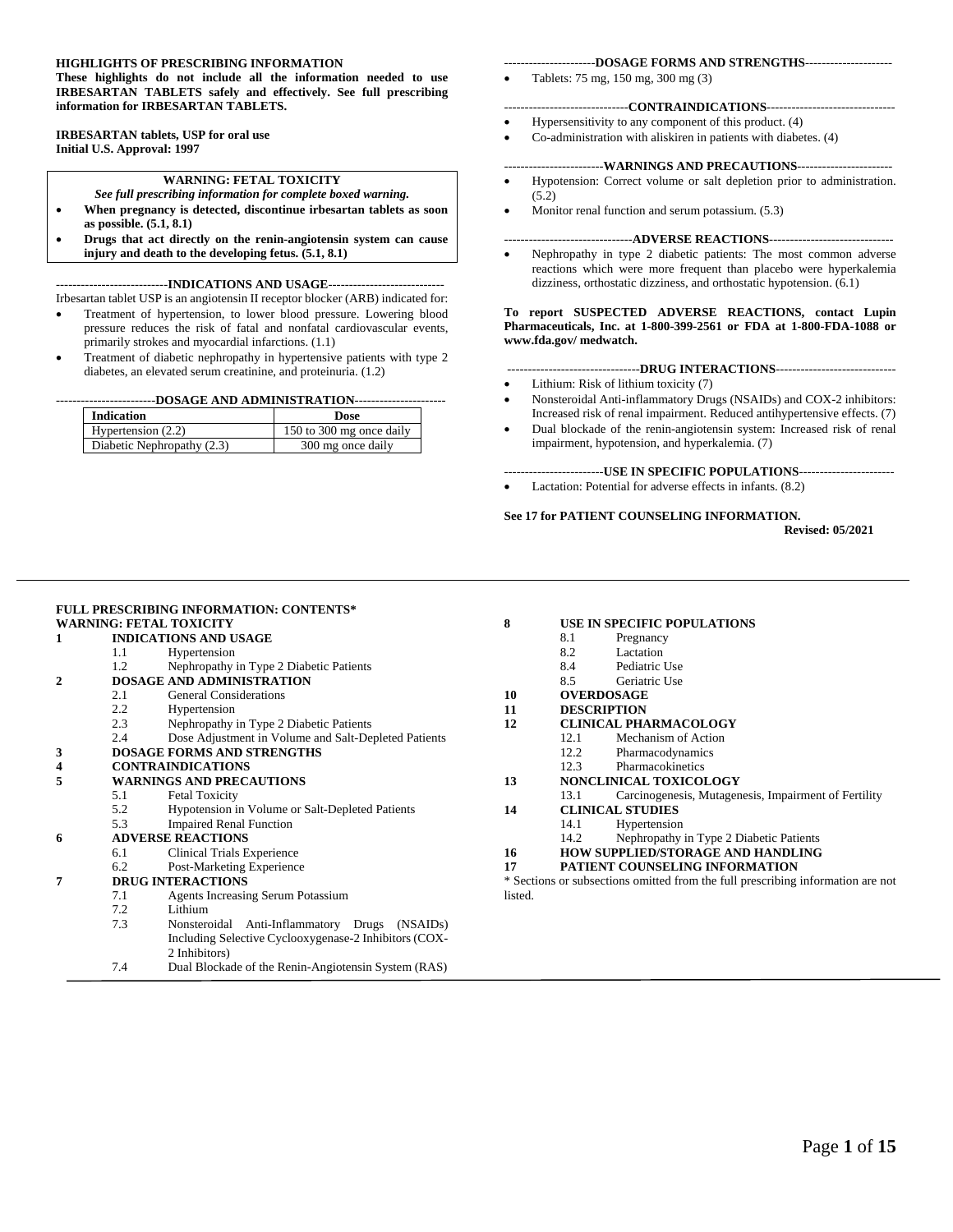#### **FULL PRESCRIBING INFORMATION**

### **WARNING: FETAL TOXICITY**

- **When pregnancy is detected, discontinue irbesartan tablets as soon as possible** *[see Warnings and Precautions (5.1) and Use in Specific Populations (8.1)]***.**
- **Drugs that act directly on the renin-angiotensin system can cause injury and death to the developing fetus** *[see Warnings and Precautions (5.1) and Use in Specific Populations 8.1)].*

#### **1 INDICATIONS AND USAGE**

#### **1.1 Hypertension**

Irbesartan tablets USP are indicated for the treatment of hypertension, to lower blood pressure. Lowering blood pressure lowers the risk of fatal and non-fatal cardiovascular (CV) events, primarily strokes and myocardial infarction. These benefits have been seen in controlled trials of antihypertensive drugs from a wide variety of pharmacologic classes including this drug.

Control of high blood pressure should be part of comprehensive cardiovascular risk management, including, as appropriate, lipid control, diabetes management, antithrombotic therapy, smoking cessation, exercise, and limited sodium intake. Many patients will require more than 1 drug to achieve blood pressure goals. For specific advice on goals and management, see published guidelines, such as those of the National High Blood Pressure Education Program's Joint National Committee on Prevention, Detection, Evaluation, and Treatment of High Blood Pressure (JNC).

Numerous antihypertensive drugs, from a variety of pharmacologic classes and with different mechanisms of action, have been shown in randomized controlled trials to reduce cardiovascular morbidity and mortality, and it can be concluded that it is blood pressure reduction, and not some other pharmacologic property of the drugs, that is largely responsible for those benefits. The largest and most consistent cardiovascular outcome benefit has been a reduction in the risk of stroke, but reductions in myocardial infarction and cardiovascular mortality also have been seen regularly.

Elevated systolic or diastolic pressure causes increased cardiovascular risk, and the absolute risk increase per mmHg is greater at higher blood pressures, so that even modest reductions of severe hypertension can provide substantial benefit. Relative risk reduction from blood pressure reduction is similar across populations with varying absolute risk, so the absolute benefit is greater in patients who are at higher risk independent of their hypertension (for example, patients with diabetes or hyperlipidemia), and such patients would be expected to benefit from more aggressive treatment to a lower blood pressure goal.

Some antihypertensive drugs have smaller blood pressure effects (as monotherapy) in black patients, and many antihypertensive drugs have additional approved indications and effects (e.g., on angina, heart failure, or diabetic kidney disease). These considerations may guide selection of therapy.

Irbesartan tablets USP may be used alone or in combination with other antihypertensive agents.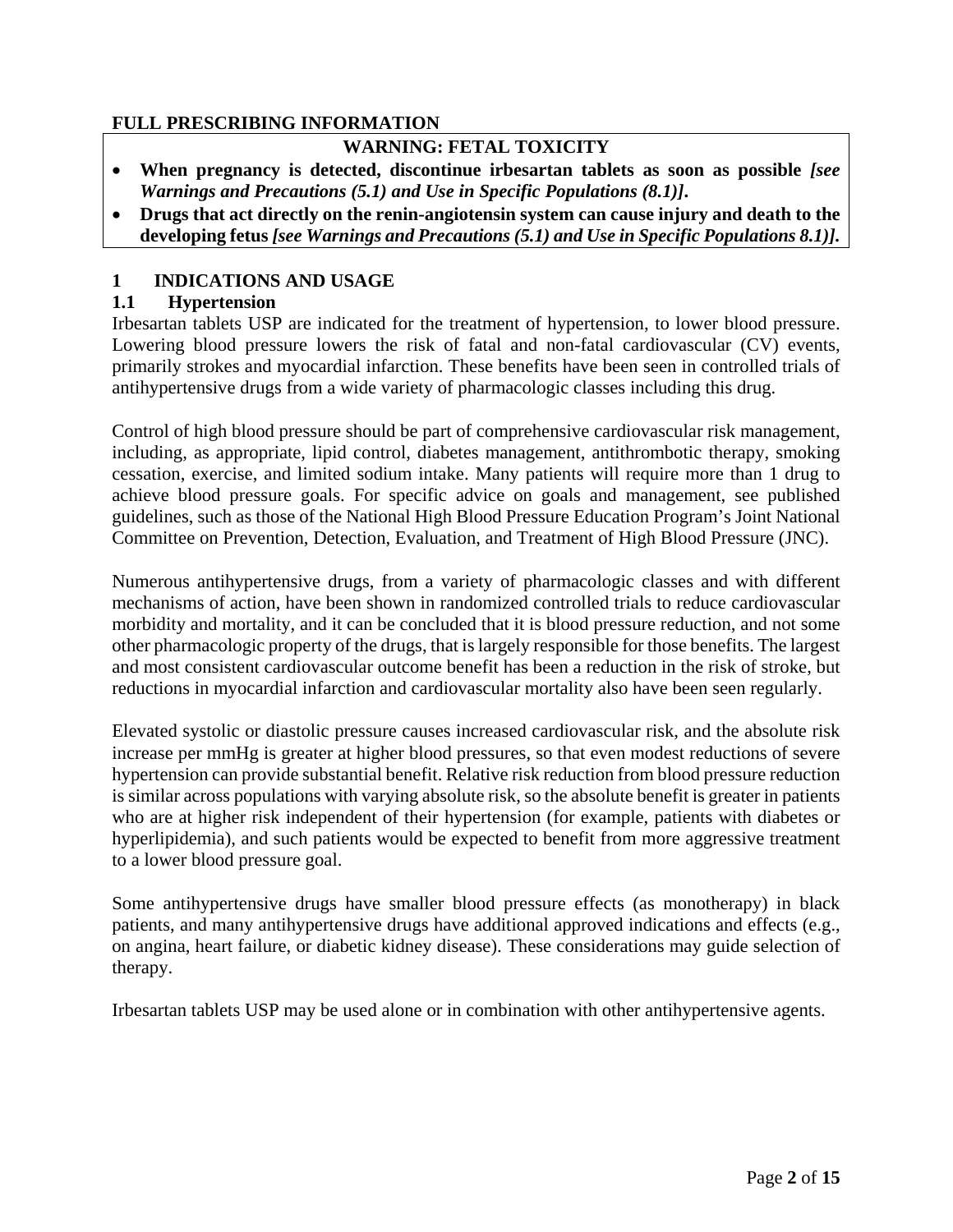### **1.2 Nephropathy in Type 2 Diabetic Patients**

Irbesartan tablets USP are indicated for the treatment of diabetic nephropathy in patients with type 2 diabetes and hypertension, an elevated serum creatinine, and proteinuria (>300 mg/day). In this population, irbesartan tablet USP reduces the rate of progression of nephropathy as measured by the occurrence of doubling of serum creatinine or end-stage renal disease (need for dialysis or renal transplantation) *[see CLINICAL STUDIES (14.2)].*

### **2 DOSAGE AND ADMINISTRATION**

#### **2.1 General Considerations**

Irbesartan tablet USP may be administered with other antihypertensive agents and with or without food.

#### **2.2 Hypertension**

The recommended initial dose of irbesartan tablet USP is 150 mg once daily. The dosage can be increased to a maximum dose of 300 mg once daily as needed to control blood pressure *[see CLINICAL STUDIES (14.1)].*

#### **2.3 Nephropathy in Type 2 Diabetic Patients**

The recommended dose is 300 mg once daily *[see CLINICAL STUDIES (14.2)].*

#### **2.4 Dose Adjustment in Volume and Salt-Depleted Patients**

The recommended initial dose is 75 mg once daily in patients with depletion of intravascular volume or salt (e.g., patients treated vigorously with diuretics or on hemodialysis) *[see WARNINGS AND PRECAUTIONS (5.2)].*

#### **3 DOSAGE FORMS AND STRENGTHS**

Irbesartan tablets USP, 75 mg are white to off-white, oval shaped, uncoated tablets, debossed with 'LU' on one side and 'M11' on the other side.

Irbesartan tablets USP, 150 mg are white to off-white, oval shaped, uncoated tablets, debossed with 'LU' on one side and 'M12' on the other side.

Irbesartan tablets USP, 300 mg are white to off-white, oval shaped, uncoated tablets, debossed with 'LU' on one side and 'M13' on the other side.

#### **4 CONTRAINDICATIONS**

Irbesartan is contraindicated in patients who are hypersensitive to any component of this product.

Do not coadminister aliskiren with irbesartan in patients with diabetes.

# **5 WARNINGS AND PRECAUTIONS**

#### **5.1 Fetal Toxicity**

Irbesartan can cause fetal harm when administered to a pregnant woman. Use of drugs that act on the renin-angiotensin system during the second and third trimesters of pregnancy reduces fetal renal function and increases fetal and neonatal morbidity and death. Resulting oligohydramnios can be associated with fetal lung hypoplasia and skeletal deformations. Potential neonatal adverse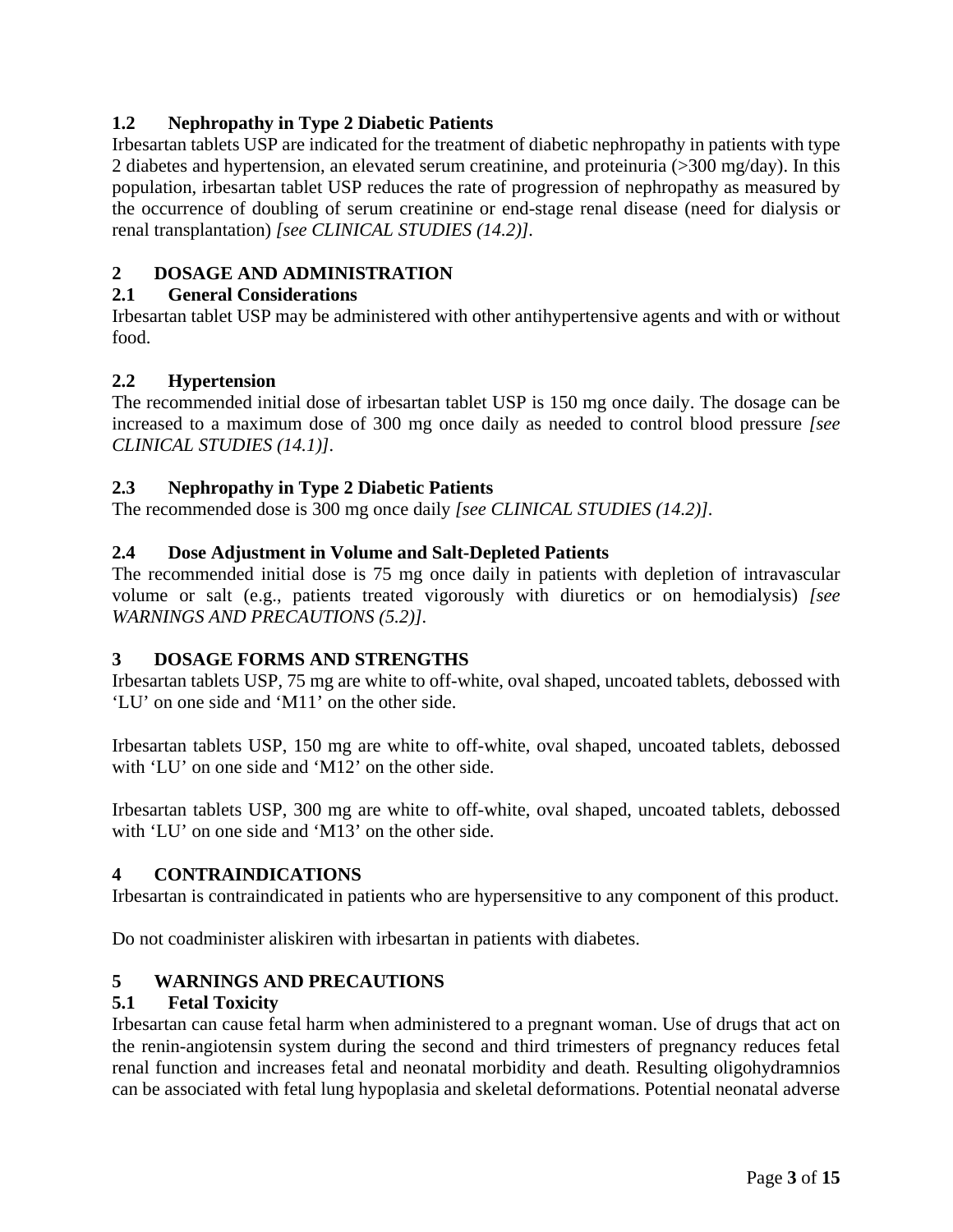effects include skull hypoplasia, anuria, hypotension, renal failure, and death. When pregnancy is detected, discontinue irbesartan as soon as possible *[see USE IN SPECIFIC POPULATIONS (8.1)].*

# **5.2 Hypotension in Volume or Salt-Depleted Patients**

In patients with an activated renin-angiotensin system, such as volume- or salt-depleted patients (e.g. those being treated with high doses of diuretics), symptomatic hypotension may occur after initialization of treatment with irbesartan. Correct volume or salt depletion prior to administration of irbesartan or use a lower starting dose *[see DOSAGE AND ADMINISTRATION (2.4)].*

## **5.3 Impaired Renal Function**

Changes in renal function including acute renal failure can be caused by drugs that inhibit the renin-angiotensin system. Patients whose renal function may depend in part on the activity of the renin-angiotensin system (e.g., patients with renal artery stenosis, chronic kidney disease, severe heart failure, or volume depletion) may be at particular risk of developing acute renal failure or death on irbesartan. Monitor renal function periodically in these patients. Consider withholding or discontinuing therapy in patients who develop a clinically significant decrease in renal function on irbesartan *[see DRUG INTERACTIONS (7.3)].*

## **6 ADVERSE REACTIONS**

The following important adverse reactions are described elsewhere in the labeling:

- Hypotension in Volume- or Salt-depleted Patients *[see WARNINGS AND PRECAUTIONS (5.2)]*
- Impaired Renal Function *[see WARNINGS AND PRECAUTIONS (5.3)]*

## **6.1 Clinical Trials Experience**

Because clinical trials are conducted under widely varying conditions, adverse reaction rates observed in the clinical trials of a drug cannot be directly compared to rates in the clinical trials of another drug and may not reflect the rates observed in practice. The adverse reaction information from clinical trials does, however, provide a basis for identifying the adverse events that appear to be related to drug use and for approximating rates.

#### *Hypertension*

Irbesartan has been evaluated for safety in more than 4300 patients with hypertension and about 5000 subjects overall. This experience includes 1303 patients treated for over 6 months and 407 patients for 1 year or more.

In placebo-controlled clinical trials, the following adverse reactions were reported in at least 1% of patients treated with irbesartan (n=1965) and at a higher incidence versus placebo (n=641), excluding those too general to be informative and those not reasonably associated with the use of drug because they were associated with the condition being treated or are very common in the treated population, include: diarrhea (3% vs 2%), dyspepsia/heartburn (2% vs 1%), and fatigue (4% vs 3%).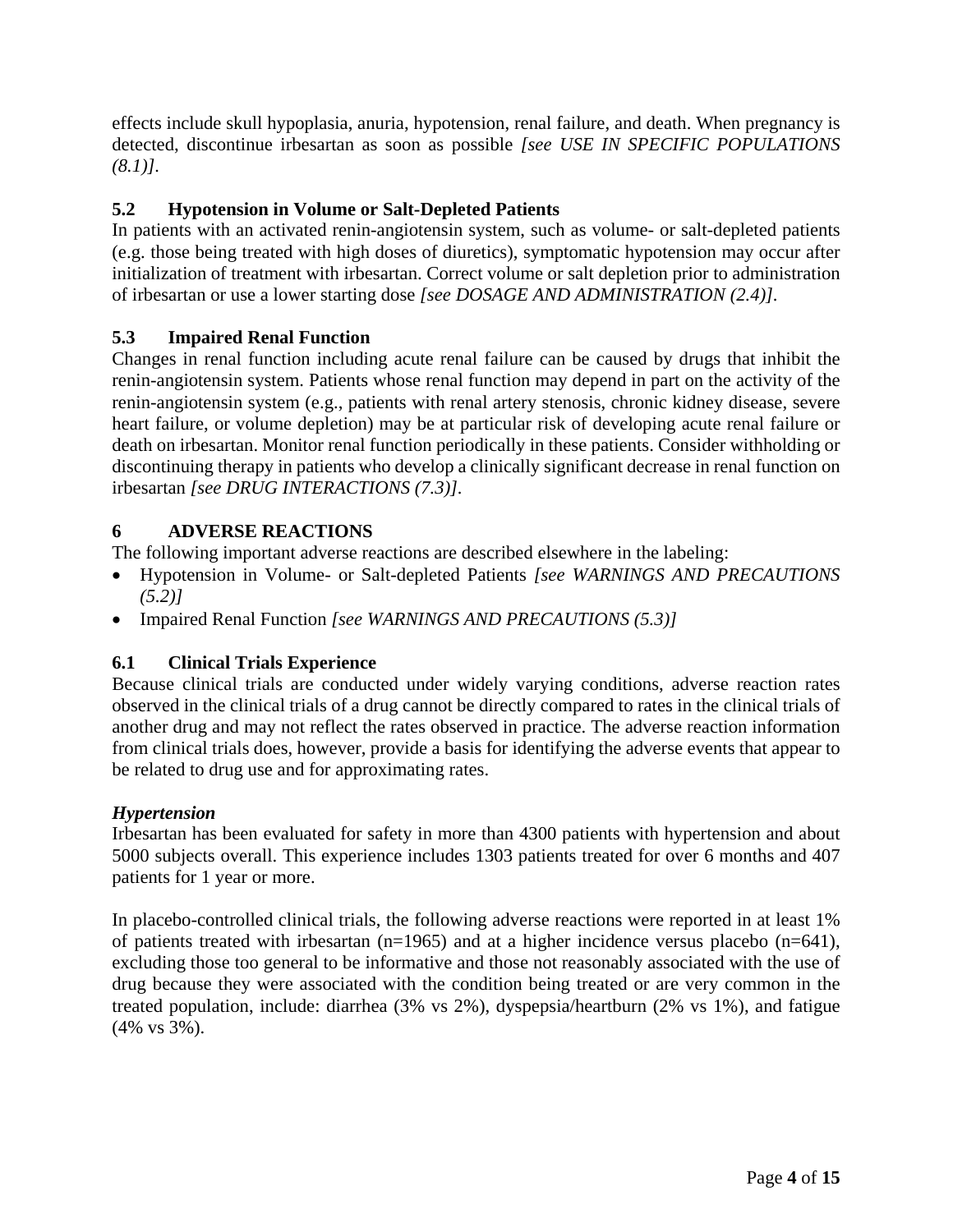Irbesartan use was not associated with an increased incidence of dry cough, as is typically associated with ACE inhibitor use. In placebo-controlled studies, the incidence of cough in irbesartan-treated patients was 2.8% versus 2.7% in patients receiving placebo.

#### *Nephropathy in Type 2 Diabetic Patients Hyperkalemia:*

In the Irbesartan Diabetic Nephropathy Trial (IDNT) (proteinuria  $\geq 900$  mg/day, and serum creatinine ranging from 1.0 to 3.0 mg/dL), the percent of patients with potassium  $>6 \text{ mEq/L}$  was 18.6% in the irbesartan group versus 6.0% in the placebo group. Discontinuations due to hyperkalemia in the irbesartan group were 2.1% versus 0.4% in the placebo group.

In IDNT, the adverse reactions were similar to those seen in patients with hypertension with the exception of an increased incidence of orthostatic symptoms which occurred more frequently in the irbesartan versus placebo group: dizziness (10.2% vs 6.0%), orthostatic dizziness (5.4% vs 2.7%) and orthostatic hypotension (5.4% vs 3.2%).

### **6.2 Postmarketing Experience**

The following adverse reactions have been identified during postapproval use of irbesartan. Because these reactions are reported voluntarily from a population of uncertain size, it is not always possible to estimate reliably their frequency or to establish a causal relationship to drug exposure.

Urticaria; angioedema (involving swelling of the face, lips, pharynx, and/or tongue); anaphylactic reaction including anaphylactic shock; increased liver function tests; jaundice; hepatitis; hyperkalemia; thrombocytopenia; increased CPK; tinnitus.

## **7 DRUG INTERACTIONS**

#### **7.1 Agents Increasing Serum Potassium**

Coadministration of irbesartan with other drugs that raise serum potassium levels may result in hyperkalemia, sometimes severe. Monitor serum potassium in such patients.

#### **7.2 Lithium**

Increases in serum lithium concentrations and lithium toxicity have been reported with concomitant use of irbesartan and lithium. Monitor lithium levels in patients receiving irbesartan and lithium.

#### **7.3 Nonsteroidal Anti-inflammatory Drugs (NSAIDs) Including Selective Cyclooxygenase-2 Inhibitors (COX-2 Inhibitors)**

In patients who are elderly, volume-depleted (including those on diuretic therapy), or with compromised renal function, co-administration of NSAIDs, including selective COX-2 inhibitors, with angiotensin II receptor antagonists (including irbesartan) may result in deterioration of renal function, including possible acute renal failure. These effects are usually reversible. Monitor renal function periodically in patients receiving irbesartan and NSAID therapy.

The antihypertensive effect of angiotensin II receptor antagonists, including irbesartan, may be attenuated by NSAIDs including selective COX-2 inhibitors.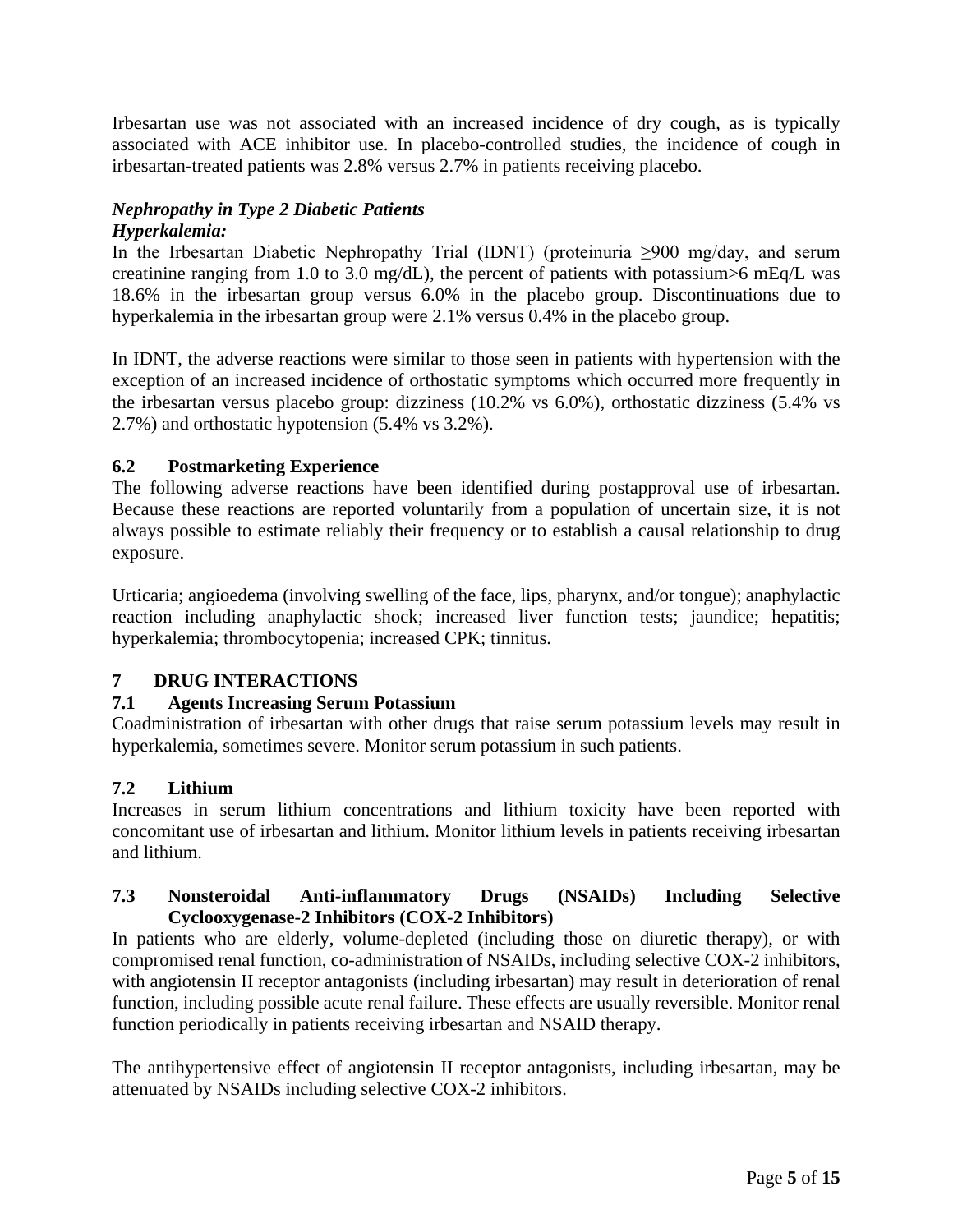#### **7.4 Dual Blockade of the Renin-Angiotensin System (RAS)**

Dual blockade of the RAS with angiotensin receptor blockers, ACE inhibitors, or aliskiren is associated with increased risks of hypotension, hyperkalemia, and changes in renal function (including acute renal failure) compared to monotherapy. Most patients receiving the combination of two RAS inhibitors do not obtain any additional benefit compared to monotherapy. In general, avoid combined use of RAS inhibitors. Closely monitor blood pressure, renal function and electrolytes in patients on irbesartan and other agents that affect the RAS.

Do not coadminister aliskiren with irbesartan in patients with diabetes. Avoid use of aliskiren with irbesartan in patients with renal impairment (GFR <60 mL/min).

#### **8 USE IN SPECIFIC POPULATIONS**

### **8.1 Pregnancy**

### *Risk Summary*

Irbesartan can cause fetal harm when administered to a pregnant woman. Use of drugs that act on the renin-angiotensin system during the second and third trimesters of pregnancy reduces fetal renal function and increases fetal and neonatal morbidity and death *[see Clinical Considerations]*. Most epidemiologic studies examining fetal abnormalities after exposure to antihypertensive use in the first trimester have not distinguished drugs affecting the renin-angiotensin system from other antihypertensive agents. When pregnancy is detected, discontinue irbesartan as soon as possible.

All pregnancies have a background risk of birth defect, loss or other adverse outcomes regardless of drug exposure. In the U.S. general population, the estimated background risk of major birth defects and miscarriage in clinically recognized pregnancies is 2% to 4% and 15% to 20%, respectively.

#### Clinical Considerations

#### Disease-associated maternal and/or embryo-fetal risk

Hypertension in pregnancy increases the maternal risk for preeclampsia, gestational diabetes, premature delivery, and delivery complications (e.g., need for cesarean section and postpartum hemorrhage). Hypertension increases the fetal risk for intrauterine growth restriction and intrauterine death. Pregnant women with hypertension should be carefully monitored and managed accordingly.

#### Fetal/neonatal adverse reactions

Oligohydramnios in pregnant women who use drugs affecting the renin-angiotensin system in the second and third trimesters of pregnancy can result in the following: reduced fetal renal function leading to anuria and renal failure, fetal lung hypoplasia, skeletal deformations, including skull hypoplasia, hypotension, and death.

In the unusual case that there is no appropriate alternative to therapy with drugs affecting the reninangiotensin system for a particular patient, apprise the mother of the potential risk to the fetus. Perform serial ultrasound examinations to assess the intra-amniotic environment. Fetal testing may be appropriate, based on the week of pregnancy. Patients and physicians should be aware, however, that oligohydramnios may not appear until after the fetus has sustained irreversible injury. If oligohydramnios is observed, consider alternative treatment. Closely observe infants with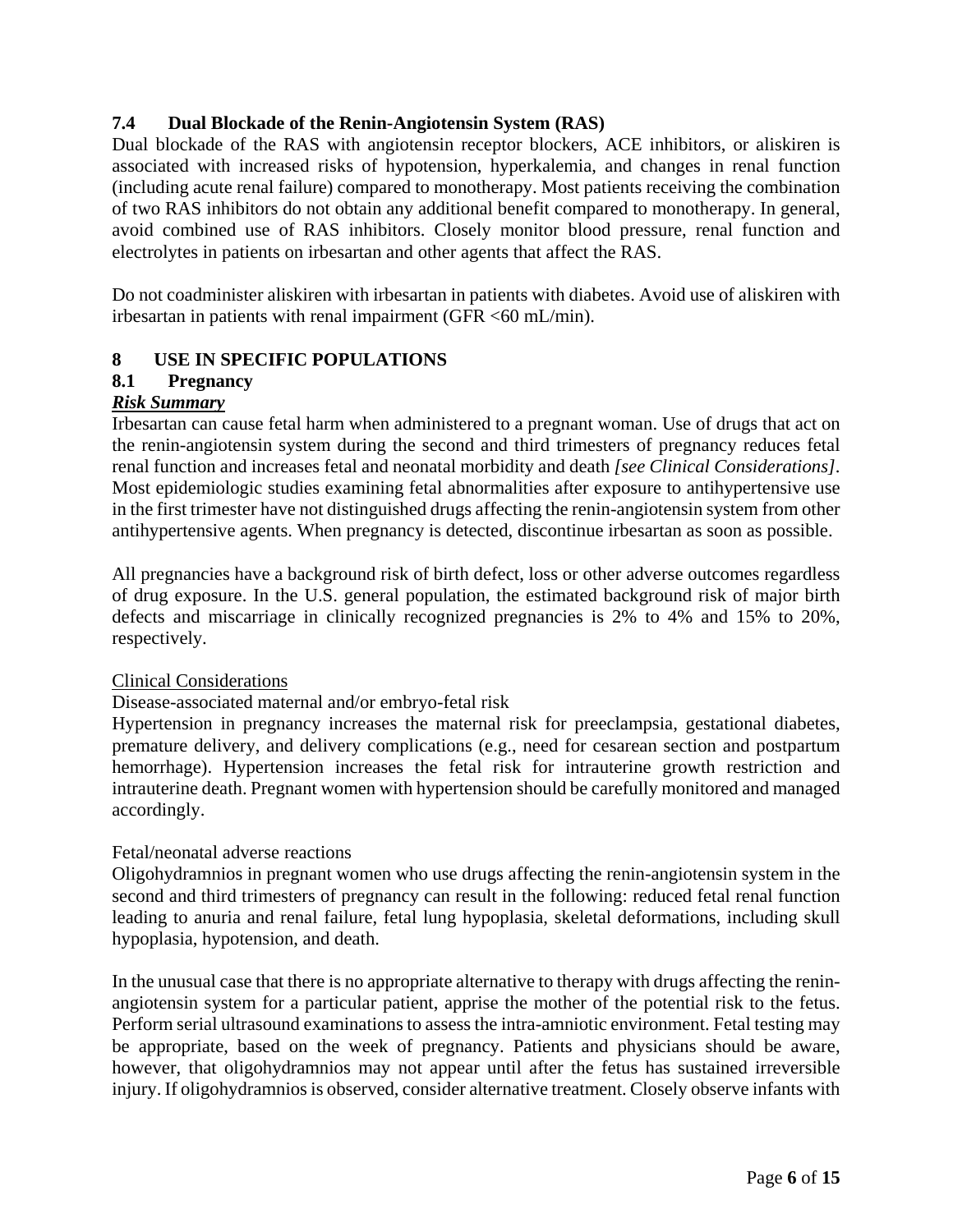histories of *in utero* exposure to irbesartan for hypotension, oliguria, and hyperkalemia and other symptoms of renal impairment. In neonates with a history of *in utero* exposure to irbeartan, if oliguria or hypotension occurs, direct attention toward support of blood pressure and renal perfusion. Exchange transfusion or dialysis may be required as means of reversing hypotension and/or substituting for disordered renal function.

Data Animal data

Irbesartan crosses the placenta in rats and rabbits. In female rats given irbesartan prior to mating though gestation and lactation at oral doses of 50, 180, or 650 mg/kg/day (1.6 to 21.1 times the maximum recommended human dose (MRHD) based on body surface area), fetuses examined on Gestation Day 20 showed increased incidences of hydroureter and renal pelvic cavitation and/or absence of renal papilla in all irbesartan-treated groups. Subcutaneous edema also occurred in fetuses at maternal doses  $\geq$ 180 mg/kg/day (5.8 times the MRHD). These anomalies occurred when female rats received irbesartan from prior to mating through Day 20 of gestation but were not observed in pups postnatally in the same study, or when irbesartan was given to pregnant rats only during organogenesis (Gestation Day 6 through Gestation Day 15) at oral doses from 50 to 450 mg/kg/day (up to 14.6 times the MHRD). In addition, no adverse effects on kidney development were observed in pups from dams given irbesartan from Gestation Day 15 through Lactation Day 24 at doses of 50, 180, or 650 mg/kg/day (up to 21.1 times the MHRD). The observed effects are believed to be late gestational effects of the drug. Pregnant rabbits given oral doses of irbesartan of 30 mg/kg/day (1.9 times the MRHD based on body surface area) experienced a high rate of maternal mortality and abortion. Surviving females had a slight increase in early resorptions and a corresponding decrease in live fetuses.

Radioactivity was present in the rat and rabbit fetuses during late gestation following oral doses of radiolabeled irbesartan.

#### **8.2 Lactation**

There are no available data on the presence of irbesartan in human milk, effects on milk production, or the breastfed infant. Irbesartan or some metabolite of irbesartan is secreted in the milk of lactating rats *[see Clinical Pharmacology (12.3)]*. Because of the potential for adverse effects on the nursing infant, the use of irbesartan in breastfeeding women is not recommended.

#### **8.4 Pediatric Use**

Irbesartan, in a study at a dose of up to 4.5 mg/kg/day, once daily, did not appear to lower blood pressure effectively in pediatric patients ages 6 to 16 years.

Irbesartan has not been studied in pediatric patients less than 6 years old.

#### **8.5 Geriatric Use**

Of 4925 subjects receiving irbesartan in controlled clinical studies of hypertension, 911 (18.5%) were 65 years and over, while 150 (3.0%) were 75 years and over. No overall differences in effectiveness or safety were observed between these subjects and younger subjects, but greater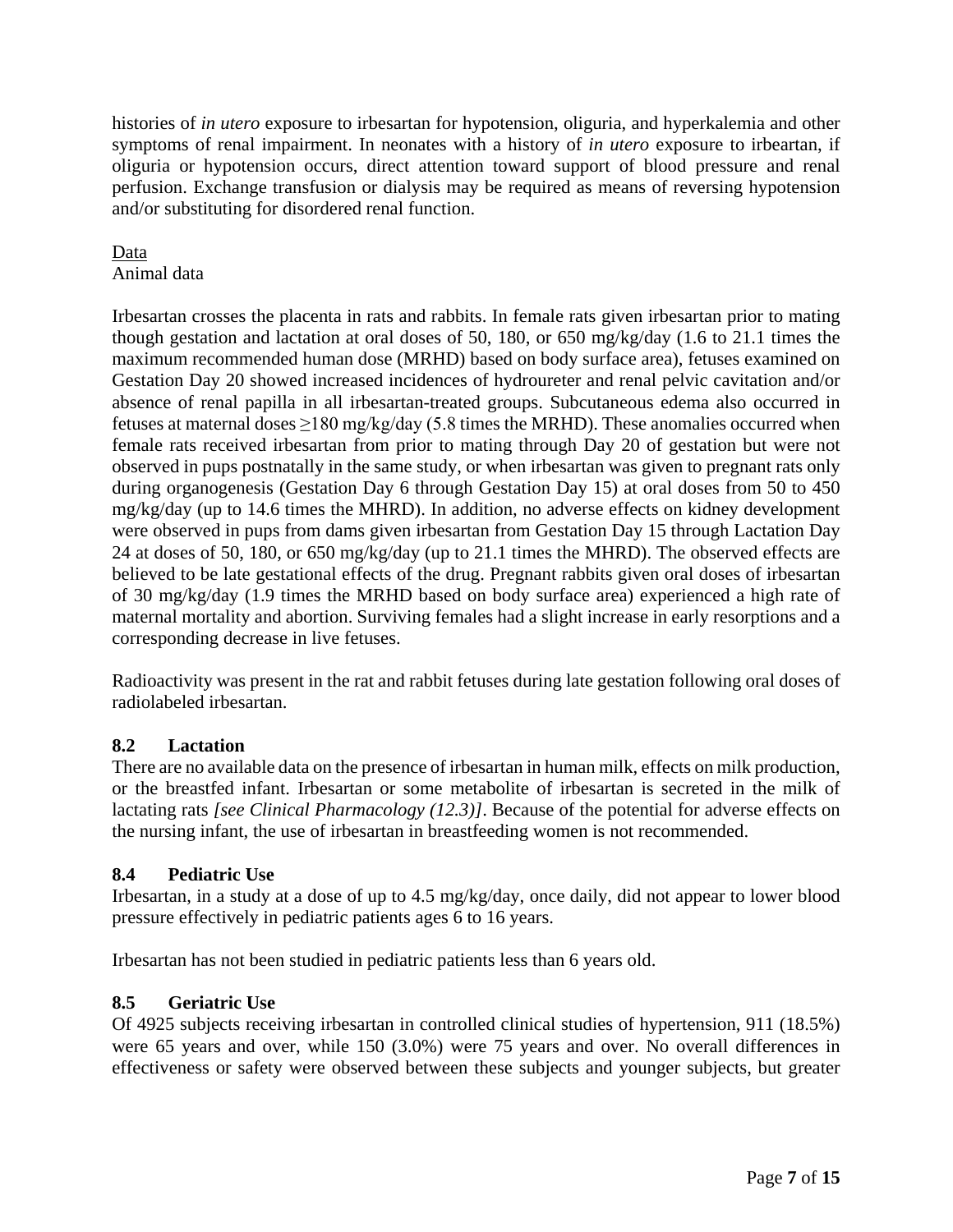sensitivity of some older individuals cannot be ruled out. *[see CLINICAL PHARMACOLOGY (12.3) and CLINICAL STUDIES (14.1)].*

#### **10 OVERDOSAGE**

No data are available in regard to overdosage in humans. However, daily doses of 900 mg for 8 weeks were well-tolerated. The most likely manifestations of overdosage are expected to be hypotension and tachycardia; bradycardia might also occur from overdose. Irbesartan is not removed by hemodialysis.

Acute oral toxicity studies with irbesartan in mice and rats indicated acute lethal doses were in excess of 2000 mg/kg, about 25-fold and 50-fold the MRHD (300 mg) based on body surface area, respectively.

### **11 DESCRIPTION**

Irbesartan is an angiotensin II receptor  $(AT<sub>1</sub>$  subtype) antagonist.

Irbesartan is a non-peptide compound, chemically described as a 2-butyl-3-[*p*-(*o*-1*H*-tetrazol-5-ylphenyl)benzyl]-1,3-diazaspiro[4.4]non-1-en-4-one.

Its empirical formula is  $C_{25}$  H<sub>28</sub> N<sub>6</sub> O, and the structural formula:



Irbesartan is a white to off-white crystalline powder with a molecular weight of 428.5. It is a nonpolar compound with a partition coefficient (octanol/water) of 10.1 at pH of 7.4. Irbesartan is slightly soluble in alcohol and methylene chloride and practically insoluble in water.

Irbesartan tablets USP are available for oral administration in unscored tablets containing 75 mg, 150 mg, or 300 mg of irbesartan. Inactive ingredients include: colloidal silicon dioxide, crospovidone, magnesium stearate, mannitol, povidone and sodium lauryl sulphate.

#### **12 CLINICAL PHARMACOLOGY**

#### **12.1 Mechanism of Action**

Angiotensin II is a potent vasoconstrictor formed from angiotensin I in a reaction catalyzed by angiotensin-converting enzyme (ACE, kininase II). Angiotensin II is the primary vasoactive hormone of the renin-angiotensin system, and an important component in the pathophysiology of hypertension. It also stimulates aldosterone secretion by the adrenal cortex. Irbesartan blocks the vasoconstrictor and aldosterone-secreting effects of angiotensin II by selectively binding to the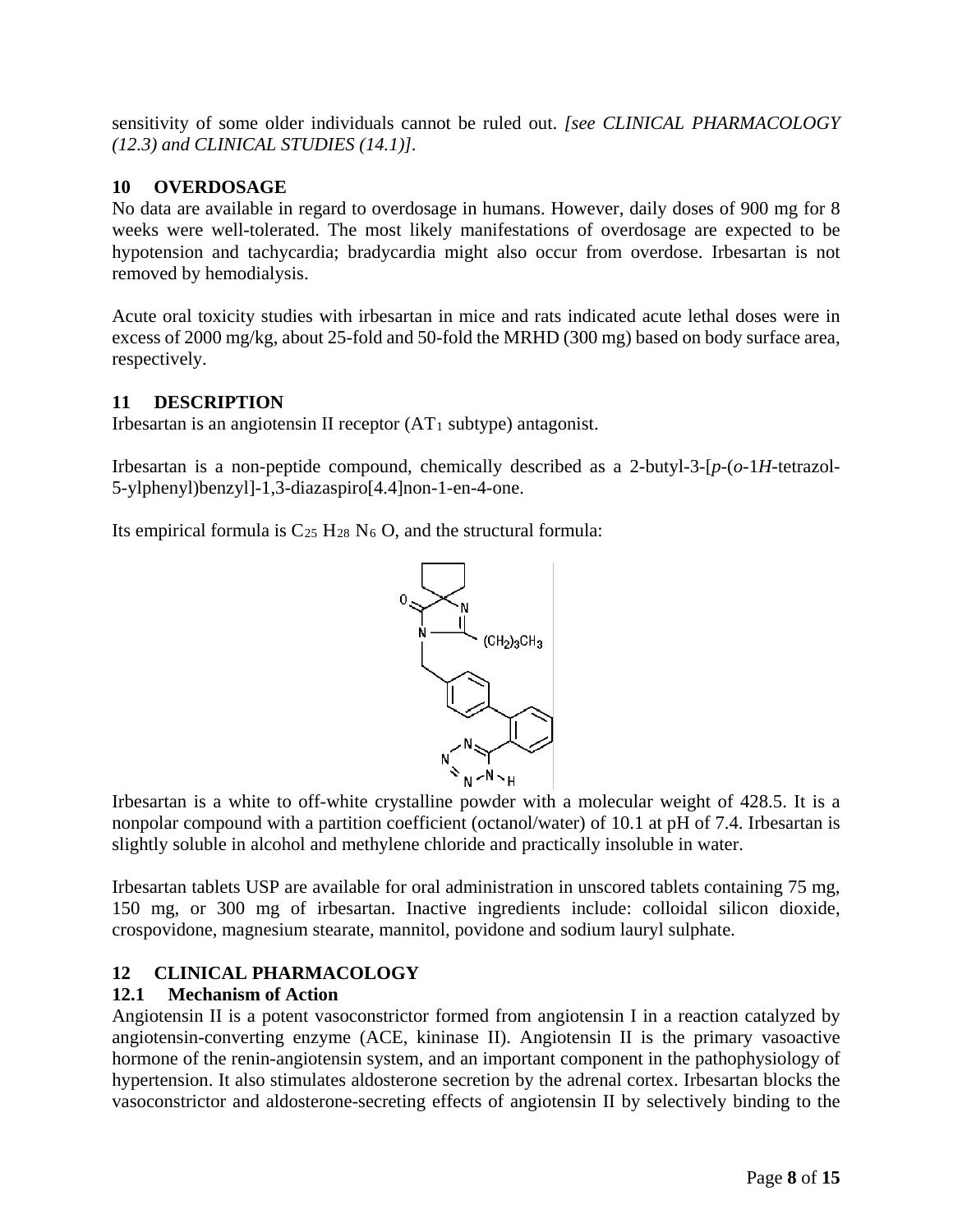AT<sub>1</sub> angiotensin II receptor found in many tissues (e.g., vascular smooth muscle, adrenal gland). There is also an  $AT_2$  receptor in many tissues, but it is not involved in cardiovascular homeostasis.

Irbesartan is a specific competitive antagonist of  $AT_1$  receptors with a much greater affinity (more than 8500-fold) for the  $AT_1$  receptor than for the  $AT_2$  receptor and no agonist activity.

Blockade of the  $AT_1$  receptor removes the negative feedback of angiotensin II on renin secretion, but the resulting increased plasma renin activity and circulating angiotensin II do not overcome the effects of irbesartan on blood pressure.

Irbesartan does not inhibit ACE or renin or affect other hormone receptors or ion channels known to be involved in the cardiovascular regulation of blood pressure and sodium homeostasis.

#### **12.2 Pharmacodynamics**

In healthy subjects, single oral irbesartan doses of up to 300 mg produced dose-dependent inhibition of the pressor effect of angiotensin II infusions. Inhibition was complete (100%) 4 hours following oral doses of 150 mg or 300 mg and partial inhibition was sustained for 24 hours (60% and 40% at 300 mg and 150 mg, respectively).

In hypertensive patients, angiotensin II receptor inhibition following chronic administration of irbesartan causes a 1.5-fold to 2-fold rise in angiotensin II plasma concentration and a 2-fold to 3 fold increase in plasma renin levels. Aldosterone plasma concentrations generally decline following irbesartan administration, but serum potassium levels are not significantly affected at recommended doses.

In hypertensive patients, chronic oral doses of irbesartan (up to 300 mg) had no effect on glomerular filtration rate, renal plasma flow, or filtration fraction. In multiple dose studies in hypertensive patients, there were no clinically important effects on fasting triglycerides, total cholesterol, HDL-cholesterol, or fasting glucose concentrations. There was no effect on serum uric acid during chronic oral administration, and no uricosuric effect.

#### **12.3 Pharmacokinetics**

#### *Absorption*

The oral absorption of irbesartan is rapid and complete with an average absolute bioavailability of 60% to 80%. Following oral administration of irbesartan, peak plasma concentrations of irbesartan are attained at 1.5 to 2 hours after dosing. Food does not affect the bioavailability of irbesartan.

Irbesartan exhibits linear pharmacokinetics over the therapeutic dose range.

#### *Distribution*

Irbesartan is 90% bound to serum proteins (primarily albumin and  $\alpha_1$ -acid glycoprotein) with negligible binding to cellular components of blood. The average volume of distribution is 53 to 93 liters.

Studies in animals indicate that radiolabeled irbesartan weakly crosses the blood-brain barrier and placenta. Irbesartan is excreted in the milk of lactating rats.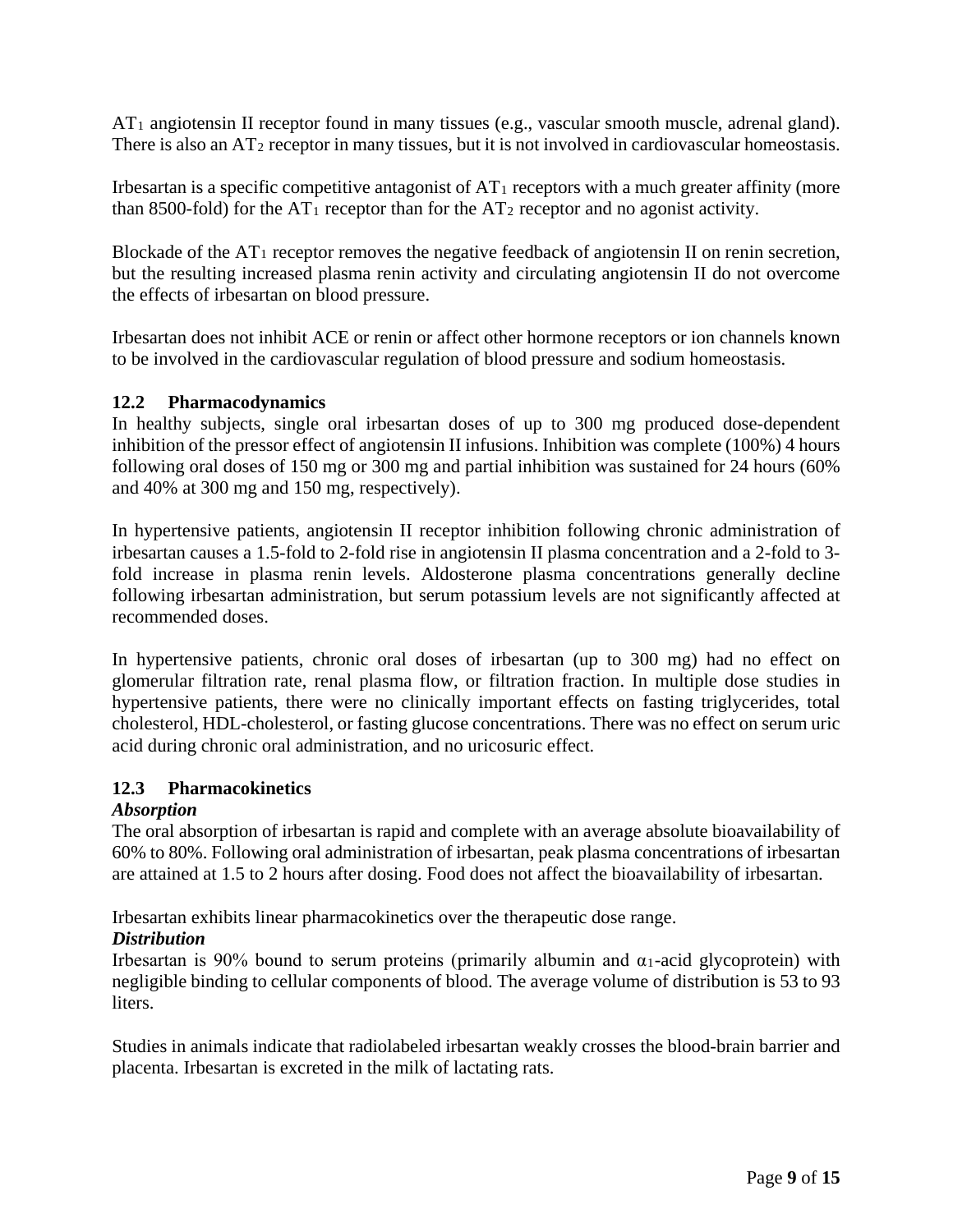#### *Elimination*

Total plasma and renal clearances are in the range of 157 to 176 mL/min and 3.0 to 3.5 mL/min, respectively. The terminal elimination half-life of irbesartan averages 11 to 15 hours. Steady-state concentrations are achieved within 3 days. Limited accumulation of irbesartan (<20%) is observed in plasma upon repeated once-daily dosing and is not clinically relevant.

#### *Metabolism*

Irbesartan is an orally active agent that does not require biotransformation into an active form. Irbesartan is metabolized via glucuronide conjugation and oxidation. Following oral or intravenous administration of 14C-labeled irbesartan, more than 80% of the circulating plasma radioactivity is attributable to unchanged irbesartan. The primary circulating metabolite is the inactive irbesartan glucuronide conjugate (approximately 6%). The remaining oxidative metabolites do not add appreciably to irbesartan's pharmacologic activity.

*In vitro* studies indicate irbesartan is oxidized primarily by CYP2C9; metabolism by CYP3A4 is negligible.

#### *Excretion*

Irbesartan and its metabolites are excreted by both biliary and renal routes. Following either oral or intravenous administration of 14C-labeled irbesartan, about 20% of radioactivity is recovered in the urine and the remainder in the feces, as irbesartan or irbesartan glucuronide.

# *Specific Populations*

#### *Sex:*

No sex-related differences in pharmacokinetics are observed in healthy elderly (age 65 to 80 years) or in healthy young (age 18 to 40 years) subjects. In studies of hypertensive patients, there is no sex difference in half-life or accumulation, but somewhat higher plasma concentrations of irbesartan are observed in females (11% to 44%). No sex-related dosage adjustment is necessary.

#### *Geriatrics:*

In elderly subjects (age 65 to 80 years), irbesartan elimination half-life is not significantly altered, but AUC and C<sub>max</sub> values are about 20% to 50% greater than those of young subjects (age 18 to 40 years). No dosage adjustment is necessary in the elderly.

#### *Race/ethnicity:*

In healthy black subjects, irbesartan AUC values are approximately 25% greater than whites; there is no difference in Cmax values.

#### *Renal impairment:*

The pharmacokinetics of irbesartan is not altered in patients with renal impairment or in patients on hemodialysis. Irbesartan is not removed by hemodialysis. No dosage adjustment is necessary in patients with mild to severe renal impairment unless a patient with renal impairment is also volume depleted *[see WARNINGS AND PRECAUTIONS (5.2) and DOSAGE AND ADMINISTRATION (2.4)].*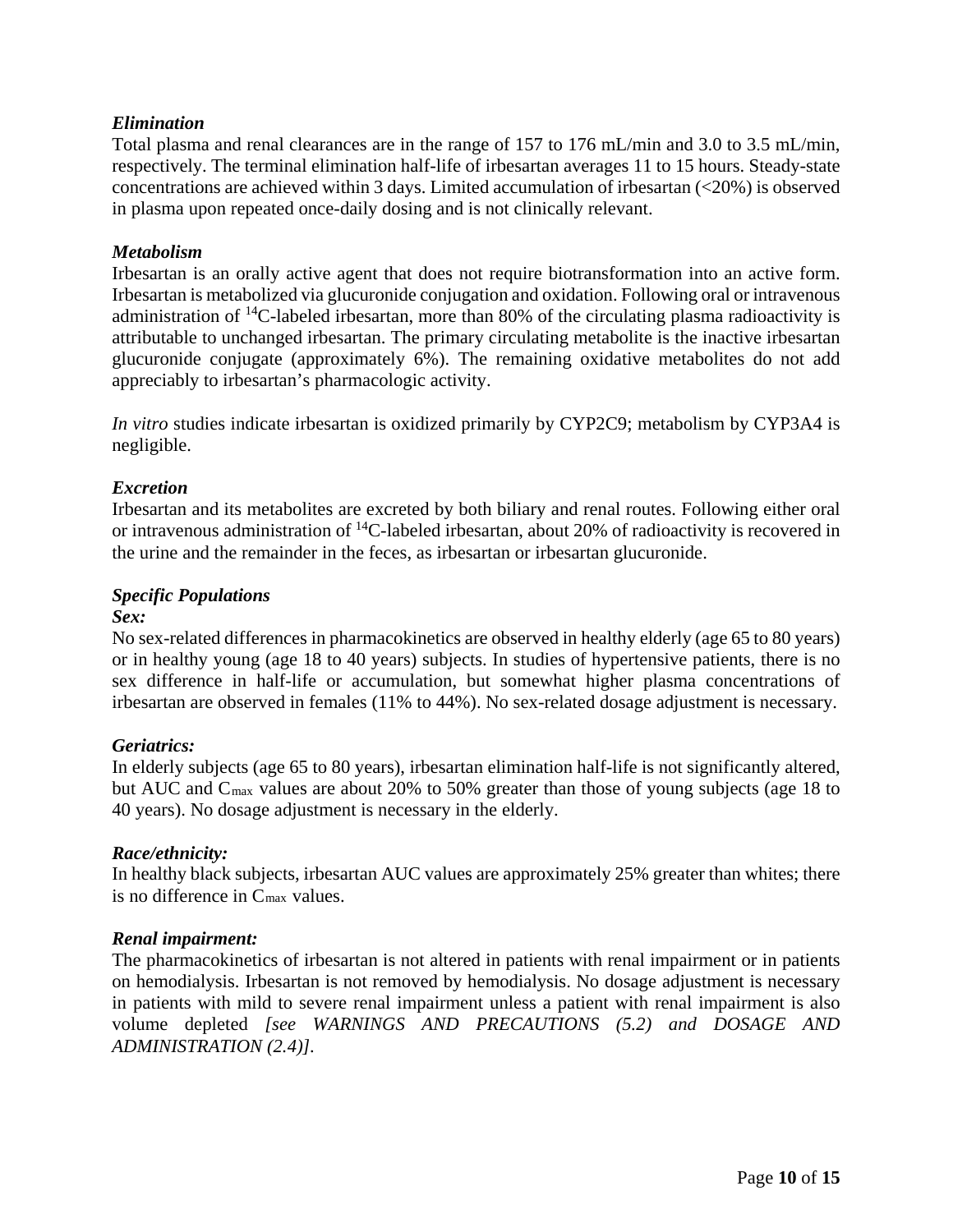#### *Hepatic insufficiency:*

The pharmacokinetics of irbesartan following repeated oral administration are not significantly affected in patients with mild to moderate cirrhosis of the liver. No dosage adjustment is necessary in patients with hepatic insufficiency.

#### *Drug-Drug Interactions*

*In vitro* studies show significant inhibition of the formation of oxidized irbesartan metabolites with the known cytochrome CYP 2C9 substrates/inhibitors sulphenazole, tolbutamide and nifedipine. However, in clinical studies the consequences of concomitant irbesartan on the pharmacodynamics of warfarin were negligible. Based on *in vitro* data, no interaction would be expected with drugs whose metabolism is dependent upon cytochrome P450 isoenzymes 1A1, 1A2, 2A6, 2B6, 2D6, 2E1, or 3A4.

In separate studies of patients receiving maintenance doses of warfarin, hydrochlorothiazide, or digoxin, irbesartan administration for 7 days has no effect on the pharmacodynamics of warfarin (prothrombin time) or pharmacokinetics of digoxin. The pharmacokinetics of irbesartan are not affected by coadministration of nifedipine or hydrochlorothiazide.

#### **13 NONCLINICAL TOXICOLOGY**

#### **13.1 Carcinogenesis, Mutagenesis, Impairment of Fertility**

No evidence of carcinogenicity was observed when irbesartan was administered at dosages of up to 500/1000 mg/kg/day (males/females, respectively) in rats and 1000 mg/kg/day in mice for up to 2 years. For male and female rats, 500 mg/kg/day provided an average systemic exposure to irbesartan (AUC<sub>0</sub> to<sub>24</sub> hour, bound plus unbound) about 3 and 11 times, respectively, the average systemic exposure in humans receiving the maximum recommended dose (MRHD) of 300 mg irbesartan/day, whereas 1000 mg/kg/day (administered to females only) provided an average systemic exposure about 21 times that reported for humans at the MRHD. For male and female mice, 1000 mg/kg/day provided an exposure to irbesartan about 3 and 5 times, respectively, the human exposure at 300 mg/day.

Irbesartan was not mutagenic in a battery of *in vitro* tests (Ames microbial test, rat hepatocyte DNA repair test, V79 mammalian-cell forward gene-mutation assay). Irbesartan was negative in several tests for induction of chromosomal aberrations (*in vitro-*human lymphocyte assay; *in vivo*mouse micronucleus study).

Irbesartan had no adverse effects on fertility or mating of male or female rats at oral dosages  $\leq 650$ mg/kg/day, the highest dose providing a systemic exposure to irbesartan  $(AUC<sub>0 to24 hour</sub>$ , bound plus unbound) about 5 times that found in humans receiving the MRHD of 300 mg/day.

#### **14 CLINICAL STUDIES**

#### **14.1 Hypertension**

The antihypertensive effects of irbesartan were examined in 7 placebo-controlled 8- to 12-week trials in patients with baseline diastolic blood pressures of 95 to 110 mmHg. Doses of 1 to 900 mg were included in these trials in order to fully explore the dose-range of irbesartan. These studies allowed comparison of once- or twice-daily regimens at 150 mg/day, comparisons of peak and trough effects, and comparisons of response by sex, age, and race. Two of the seven placebo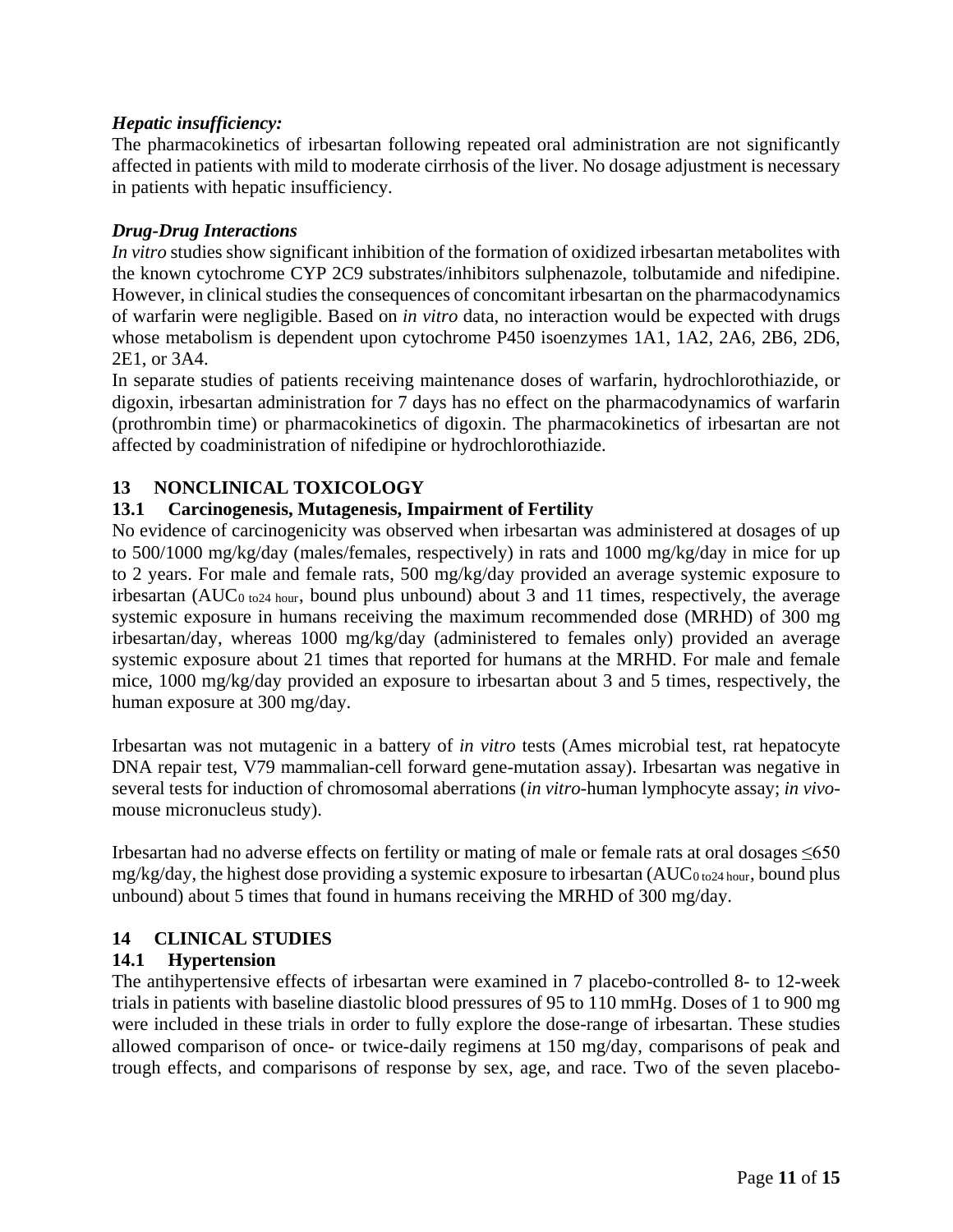controlled trials identified above examined the antihypertensive effects of irbesartan and hydrochlorothiazide in combination.

The 7 studies of irbesartan monotherapy included a total of 1915 patients randomized to irbesartan (1 to 900 mg) and 611 patients randomized to placebo. Once-daily doses of 150 mg and 300 mg provided statistically and clinically significant decreases in systolic and diastolic blood pressure with trough (24 hours post dose) effects after 6 to 12 weeks of treatment compared to placebo, of about 8 to 10/5 to 6 mmHg and 8 to 12/5 to 8 mmHg, respectively. No further increase in effect was seen at dosages greater than 300 mg. The dose-response relationships for effects on systolic and diastolic pressure are shown in Figures 1 and 2.



Once-daily administration of therapeutic doses of irbesartan gave peak effects at around 3 to 6 hours and, in one ambulatory blood pressure monitoring study, again around 14 hours. This was seen with both once-daily and twice-daily dosing. Trough-to-peak ratios for systolic and diastolic response were generally between 60% and 70%. In a continuous ambulatory blood pressure monitoring study, once-daily dosing with 150 mg gave trough and mean 24-hour responses similar to those observed in patients receiving twice-daily dosing at the same total daily dose.

In controlled trials, the addition of irbesartan to hydrochlorothiazide doses of 6.25 mg, 12.5 mg, or 25 mg produced further dose-related reductions in blood pressure similar to those achieved with the same monotherapy dose of irbesartan. HCTZ also had an approximately additive effect.

Analysis of age, sex, and race subgroups of patients showed that men and women, and patients over and under 65 years of age, had generally similar responses. Irbesartan was effective in reducing blood pressure regardless of race, although the effect was somewhat less in blacks (usually a low-renin population).

The effect of irbesartan is apparent after the first dose, and it is close to its full observed effect at 2 weeks. At the end of an 8-week exposure, about 2/3 of the antihypertensive effect was still present one week after the last dose. Rebound hypertension was not observed. There was essentially no change in average heart rate in irbesartan-treated patients in controlled trials.

#### **14.2 Nephropathy in Type 2 Diabetic Patients**

The Irbesartan Diabetic Nephropathy Trial (IDNT) was a randomized, placebo- and activecontrolled, double-blind, multicenter study conducted worldwide in 1715 patients with type 2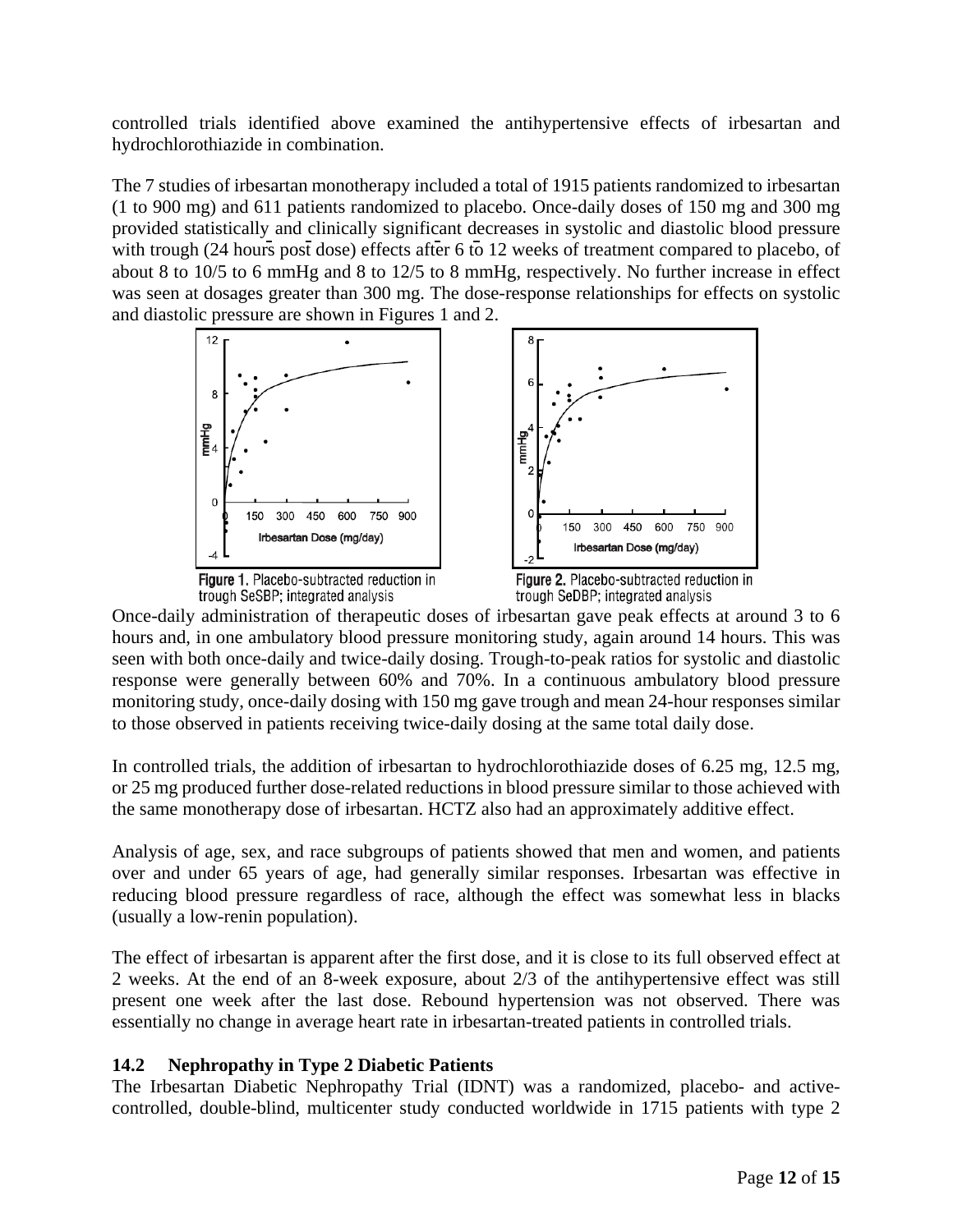diabetes, hypertension (SeSBP >135 mmHg or SeDBP >85 mmHg), and nephropathy (serum creatinine 1.0 to 3.0 mg/dL in females or 1.2 to 3.0 mg/dL in males and proteinuria  $\geq 900$  mg/day). Patients were randomized to receive irbesartan 75 mg, amlodipine 2.5 mg, or matching placebo once-daily. Patients were titrated to a maintenance dose of irbesartan 300 mg, or amlodipine 10 mg, as tolerated. Additional antihypertensive agents (excluding ACE inhibitors, angiotensin II receptor antagonists and calcium channel blockers) were added as needed to achieve blood pressure goal  $(\leq$ 135/85 or 10 mmHg reduction in systolic blood pressure if higher than 160 mmHg) for patients in all groups.

The study population was 66.5% male, 72.9% below 65 years of age, and 72% White (Asian/Pacific Islander 5.0%, Black 13.3%, Hispanic 4.8%). The mean baseline seated systolic and diastolic blood pressures were 159 mmHg and 87 mmHg, respectively. The patients entered the trial with a mean serum creatinine of 1.7 mg/dL and mean proteinuria of 4144 mg/day.

The mean blood pressure achieved was 142/77 mmHg for irbesartan, 142/76 mmHg for amlodipine, and 145/79 mmHg for placebo. Overall, 83.0% of patients received the target dose of irbesartan more than 50% of the time. Patients were followed for a mean duration of 2.6 years.

The primary composite endpoint was the time to occurrence of any one of the following events: doubling of baseline serum creatinine, end-stage renal disease (ESRD; defined by serum creatinine  $\geq$ 6 mg/dL, dialysis, or renal transplantation), or death. Treatment with irbesartan resulted in a 20% risk reduction versus placebo (p=0.0234) (see Figure 3 and Table 1). Treatment with irbesartan also reduced the occurrence of sustained doubling of serum creatinine as a separate endpoint (33%), but had no significant effect on ESRD alone and no effect on overall mortality (see Table 1).

#### **Figure 3: IDNT: Kaplan-Meier Estimates of Primary Endpoint (Doubling of Serum Creatinine, End-Stage Renal Disease or All-Cause Mortality)**



The percentages of patients experiencing an event during the course of the study can be seen in Table 1 below: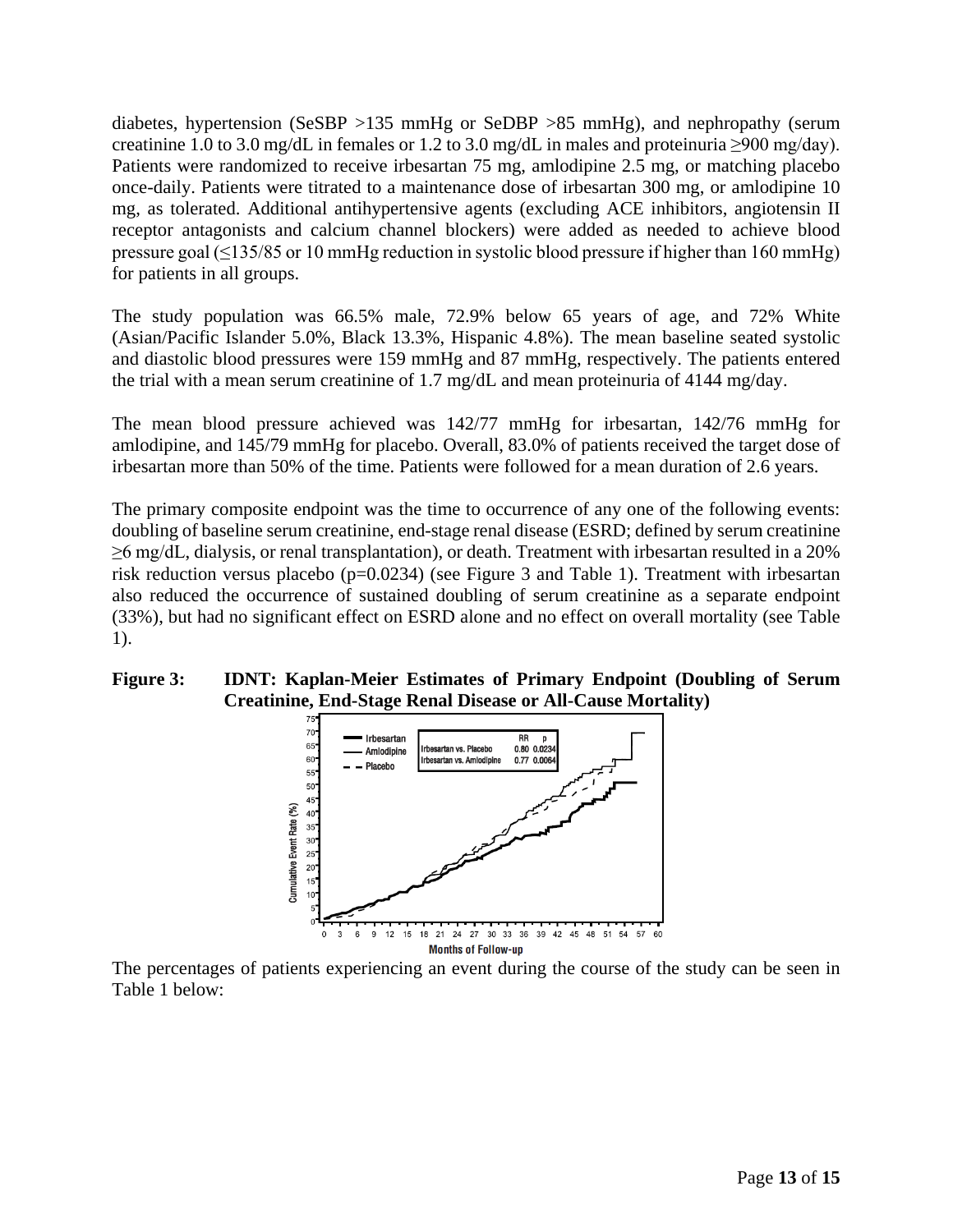| Table 1:                                                            | <b>IDNT: Components of Primary Composite Endpoint</b> |                                              |                               |                                   |                           |                               |                         |
|---------------------------------------------------------------------|-------------------------------------------------------|----------------------------------------------|-------------------------------|-----------------------------------|---------------------------|-------------------------------|-------------------------|
|                                                                     |                                                       | <b>Comparison with Placebo</b>               |                               | <b>Comparison with Amlodipine</b> |                           |                               |                         |
|                                                                     | <b>Irbesartan</b><br>$N = 579$<br>$($ %)              | <b>Placebo</b><br>$N = 569$<br>$\frac{6}{6}$ | <b>Hazard</b><br><b>Ratio</b> | 95% CI                            | Amlodipine<br>$N=567$ (%) | <b>Hazard</b><br><b>Ratio</b> | 95% CI                  |
| Primary Composite<br>Endpoint                                       | 32.6                                                  | 39.0                                         | 0.80                          | $0.66$ to $0.97$<br>$(p=0.0234)$  | 41.1                      | 0.77                          | $0.63$ to $0.93$        |
| Breakdown of first occurring event contributing to primary endpoint |                                                       |                                              |                               |                                   |                           |                               |                         |
| 2x creatinine                                                       | 14.2                                                  | 19.5                                         | ---                           | ---                               | 22.8                      | ---                           |                         |
| <b>ESRD</b>                                                         | 7.4                                                   | 8.3                                          | ---                           | ---                               | 8.8                       | ---                           | ---                     |
| Death                                                               | 11.1                                                  | 11.2                                         | ---                           | ---                               | 9.5                       | ---                           |                         |
| Incidence of total events over entire period of follow-up           |                                                       |                                              |                               |                                   |                           |                               |                         |
| 2x creatinine                                                       | 16.9                                                  | 23.7                                         | 0.67                          | $0.52$ to $0.87$                  | 25.4                      | 0.63                          | $0.49 \text{ to } 0.81$ |
| <b>ESRD</b>                                                         | 14.2                                                  | 17.8                                         | 0.77                          | 0.57 to 1.03                      | 18.3                      | 0.77                          | $0.57$ to 1.03          |
| Death                                                               | 15.0                                                  | 16.3                                         | 0.92                          | $0.69$ to 1.23                    | 14.6                      | 1.04                          | $0.77$ to $1.40$        |

**Table 1: IDNT: Components of Primary Composite Endpoint**

The secondary endpoint of the study was a composite of cardiovascular mortality and morbidity (myocardial infarction, hospitalization for heart failure, stroke with permanent neurological deficit, amputation). There were no statistically significant differences among treatment groups in these endpoints. Compared with placebo, irbesartan significantly reduced proteinuria by about 27%, an effect that was evident within 3 months of starting therapy. Irbesartan significantly reduced the rate of loss of renal function (glomerular filtration rate), as measured by the reciprocal of the serum creatinine concentration, by 18.2%.

Table 2 presents results for demographic subgroups. Subgroup analyses are difficult to interpret, and it is not known whether these observations represent true differences or chance effects. For the primary endpoint, irbesartan's favorable effects were seen in patients also taking other antihypertensive medications (angiotensin II receptor antagonists, angiotensin-converting-enzyme inhibitors, and calcium channel blockers were not allowed), oral hypoglycemic agents, and lipidlowering agents.

|                         | $\cdot$                               | <b>Comparison With Placebo</b>        |                     |                  |  |
|-------------------------|---------------------------------------|---------------------------------------|---------------------|------------------|--|
| <b>Baseline Factors</b> | <b>Irbesartan</b><br>$N = 579$<br>(%) | <b>Placebo</b><br>$N = 569$<br>$(\%)$ | <b>Hazard Ratio</b> | 95% CI           |  |
| Sex                     |                                       |                                       |                     |                  |  |
| Male                    | 27.5                                  | 36.7                                  | 0.68                | $0.53$ to $0.88$ |  |
| Female                  | 42.3                                  | 44.6                                  | 0.98                | 0.72 to 1.34     |  |
| Race                    |                                       |                                       |                     |                  |  |
| White                   | 29.5                                  | 37.3                                  | 0.75                | $0.60$ to $0.95$ |  |
| Non-White               | 42.6                                  | 43.5                                  | 0.95                | $0.67$ to 1.34   |  |
| Age (years)             |                                       |                                       |                     |                  |  |
| < 65                    | 31.8                                  | 39.9                                  | 0.77                | $0.62$ to $0.97$ |  |
| $\geq 65$               | 35.1                                  | 36.8                                  | 0.88                | 0.61 to 1.29     |  |

**Table 2: IDNT: Primary Efficacy Outcome within Subgroups**

# **16 HOW SUPPLIED/STORAGE AND HANDLING**

Irbesartan Tablets USP are available as white to off-white, oval shaped, uncoated tablets, debossed with a LU on one side and a code on the other (see Table below). Unit-of-use bottles contain 30 or 90 or 500 tablets as follows: